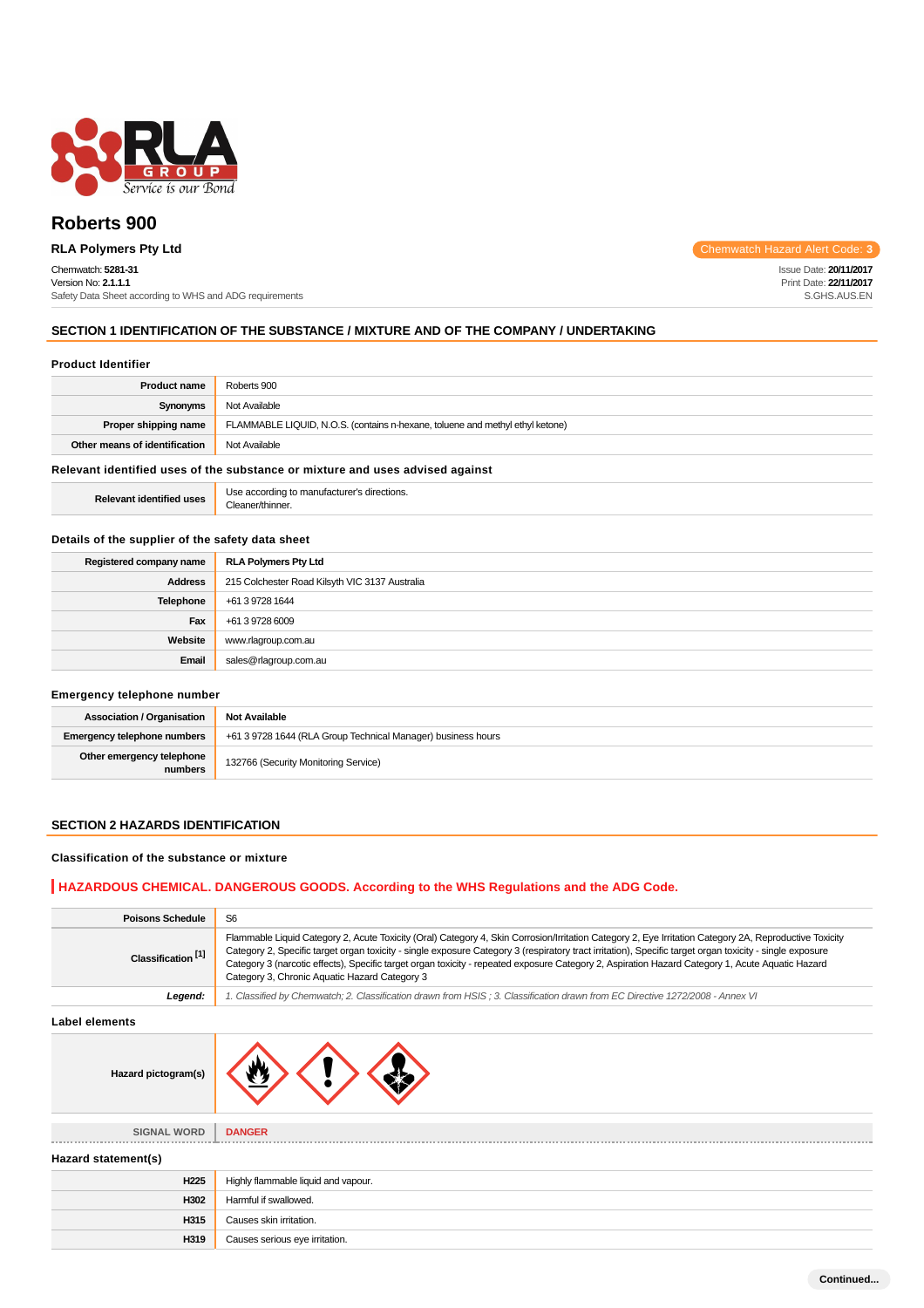| H361   | Suspected of damaging fertility or the unborn child.               |
|--------|--------------------------------------------------------------------|
| H335   | May cause respiratory irritation.                                  |
| H336   | May cause drowsiness or dizziness.                                 |
| H373   | May cause damage to organs through prolonged or repeated exposure. |
| H304   | May be fatal if swallowed and enters airways.                      |
| H412   | Harmful to aquatic life with long lasting effects.                 |
| AUH066 | Repeated exposure may cause skin dryness and cracking.             |

#### **Precautionary statement(s) Prevention**

| P <sub>201</sub> | Obtain special instructions before use.                            |
|------------------|--------------------------------------------------------------------|
| P <sub>210</sub> | Keep away from heat/sparks/open flames/hot surfaces. - No smoking. |
| P <sub>260</sub> | Do not breathe dust/fume/gas/mist/vapours/spray.                   |
| P271             | Use only outdoors or in a well-ventilated area.                    |

## **Precautionary statement(s) Response**

| P301+P310 | IF SWALLOWED: Immediately call a POISON CENTER or doctor/physician. |
|-----------|---------------------------------------------------------------------|
| P308+P313 | IF exposed or concerned: Get medical advice/attention.              |
| P331      | Do NOT induce vomiting.                                             |
| P362      | Take off contaminated clothing and wash before reuse.               |

### **Precautionary statement(s) Storage**

| P403+P235 | Store in a well-ventilated place. Keep cool. |  |
|-----------|----------------------------------------------|--|
| P405      | Store locked up                              |  |

# **Precautionary statement(s) Disposal**

**P501** Dispose of contents/container in accordance with local regulations.

## **SECTION 3 COMPOSITION / INFORMATION ON INGREDIENTS**

#### **Substances**

See section below for composition of Mixtures

## **Mixtures**

| <b>CAS No</b> | %[weight] | Name                                        |  |  |
|---------------|-----------|---------------------------------------------|--|--|
| 108-88-3      | >50       | toluene                                     |  |  |
| 64742-89-8.   | $0 - 50$  | naphtha, petroleum, hydrodesulfurised heavy |  |  |
| 78-93-3       | $0 - 50$  | methyl ethyl ketone                         |  |  |
| 110-54-3      | $0 - 5$   | n-hexane                                    |  |  |

# **SECTION 4 FIRST AID MEASURES**

#### **Description of first aid measures**

| <b>Eye Contact</b>  | If this product comes in contact with the eyes:<br>Inmediately hold eyelids apart and flush the eye continuously with running water.<br>Ensure complete irrigation of the eye by keeping eyelids apart and away from eye and moving the eyelids by occasionally lifting the upper and lower lids.<br>► Continue flushing until advised to stop by the Poisons Information Centre or a doctor, or for at least 15 minutes.<br>Transport to hospital or doctor without delay.<br>► Removal of contact lenses after an eye injury should only be undertaken by skilled personnel.                                                                                                                                                                      |
|---------------------|-----------------------------------------------------------------------------------------------------------------------------------------------------------------------------------------------------------------------------------------------------------------------------------------------------------------------------------------------------------------------------------------------------------------------------------------------------------------------------------------------------------------------------------------------------------------------------------------------------------------------------------------------------------------------------------------------------------------------------------------------------|
| <b>Skin Contact</b> | If skin contact occurs:<br>Inmediately remove all contaminated clothing, including footwear.<br>Flush skin and hair with running water (and soap if available).<br>▶ Seek medical attention in event of irritation.                                                                                                                                                                                                                                                                                                                                                                                                                                                                                                                                 |
| Inhalation          | If fumes or combustion products are inhaled remove from contaminated area.<br>Lay patient down. Keep warm and rested.<br>► Prostheses such as false teeth, which may block airway, should be removed, where possible, prior to initiating first aid procedures.<br>▶ Apply artificial respiration if not breathing, preferably with a demand valve resuscitator, bag-valve mask device, or pocket mask as trained. Perform CPR if<br>necessary.<br>Transport to hospital, or doctor, without delay.                                                                                                                                                                                                                                                 |
| Ingestion           | <b>If swallowed do NOT induce vomiting.</b><br>► If vomiting occurs, lean patient forward or place on left side (head-down position, if possible) to maintain open airway and prevent aspiration.<br>$\triangleright$ Observe the patient carefully.<br>► Never give liquid to a person showing signs of being sleepy or with reduced awareness; i.e. becoming unconscious.<br>• Give water to rinse out mouth, then provide liquid slowly and as much as casualty can comfortably drink.<br>$\blacktriangleright$ Seek medical advice.<br>Avoid giving milk or oils.<br>Avoid giving alcohol.<br>If spontaneous vomiting appears imminent or occurs, hold patient's head down, lower than their hips to help avoid possible aspiration of vomitus. |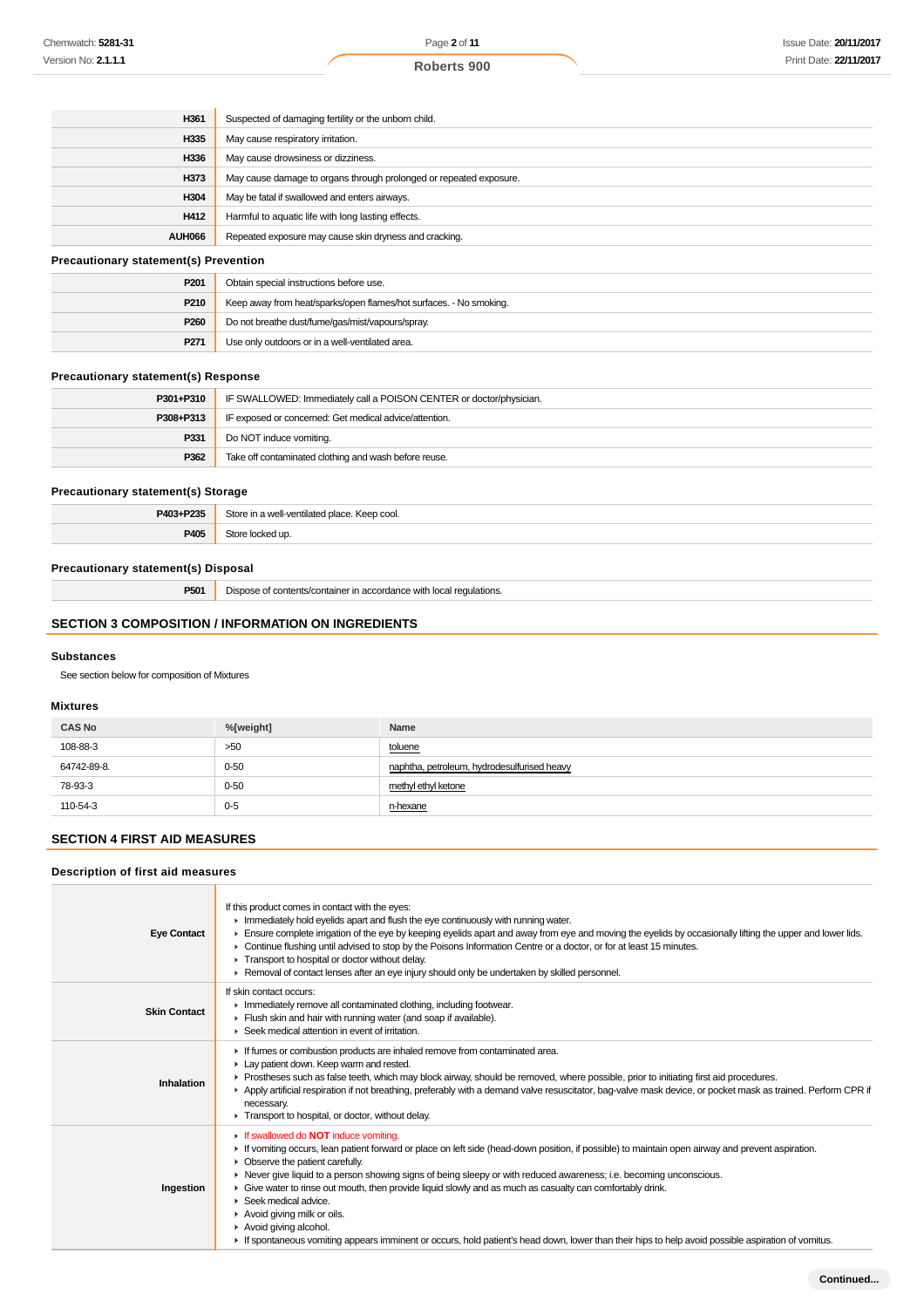| Chemwatch: 5281-31         | Page 3 of 11 | Issue Date: 20/11/2017 |
|----------------------------|--------------|------------------------|
| Version No: <b>2.1.1.1</b> | Roberts 900  | Print Date: 22/11/2017 |

#### **Indication of any immediate medical attention and special treatment needed**

Any material aspirated during vomiting may produce lung injury. Therefore emesis should not be induced mechanically or pharmacologically. Mechanical means should be used if it is considered necessary to evacuate the stomach contents; these include gastric lavage after endotracheal intubation. If spontaneous vomiting has occurred after ingestion, the patient should be monitored for difficult breathing, as adverse effects of aspiration into the lungs may be delayed up to 48 hours. for simple ketones:

#### -------------------------------------------------------------- BASIC TREATMENT

- --------------------------------------------------------------
- Establish a patent airway with suction where necessary.
- Watch for signs of respiratory insufficiency and assist ventilation as necessary.
- Administer oxygen by non-rebreather mask at 10 to 15 l/min.
- Monitor and treat, where necessary, for pulmonary oedema .
- **Monitor and treat, where necessary, for shock.**
- **DO NOT** use emetics. Where ingestion is suspected rinse mouth and give up to 200 ml water (5mL/kg recommended) for dilution where patient is able to swallow, has a strong gag reflex and does not drool.

#### Give activated charcoal.

--------------------------------------------------------------

#### ADVANCED TREATMENT

- -------------------------------------------------------------- Consider orotracheal or nasotracheal intubation for airway control in unconscious patient or where respiratory arrest has occurred.
- Consider intubation at first sign of upper airway obstruction resulting from oedema.
- **Positive-pressure ventilation using a bag-valve mask might be of use.**
- **Monitor and treat, where necessary, for arrhythmias.**
- Start an IV D5W TKO. If signs of hypovolaemia are present use lactated Ringers solution. Fluid overload might create complications.
- Drug therapy should be considered for pulmonary oedema.
- Hypotension with signs of hypovolaemia requires the cautious administration of fluids. Fluid overload might create complications.
- **Treat seizures with diazepam.**
- Proparacaine hydrochloride should be used to assist eye irrigation.

#### -------------------------------------------------------------- EMERGENCY DEPARTMENT

- --------------------------------------------------------------
- Laboratory analysis of complete blood count, serum electrolytes, BUN, creatinine, glucose, urinalysis, baseline for serum aminotransferases (ALT and AST), calcium, phosphorus and magnesium, may assist in establishing a treatment regime. Other useful analyses include anion and osmolar gaps, arterial blood gases (ABGs), chest radiographs and electrocardiograph. Positive end-expiratory pressure (PEEP)-assisted ventilation may be required for acute parenchymal injury or adult respiratory distress syndrome.
- Consult a toxicologist as necessary.
- BRONSTEIN, A.C. and CURRANCE, P.L.

EMERGENCY CARE FOR HAZARDOUS MATERIALS EXPOSURE: 2nd Ed. 1994

Following acute or short term repeated exposures to toluene:

- Toluene is absorbed across the alveolar barrier, the blood/air mixture being 11.2/15.6 (at 37 degrees C.) The concentration of toluene, in expired breath, is of the order of 18 ppm following sustained exposure to 100 ppm. The tissue/blood proportion is 1/3 except in adipose where the proportion is 8/10.
- Metabolism by microsomal mono-oxygenation, results in the production of hippuric acid. This may be detected in the urine in amounts between 0.5 and 2.5 g/24 hr which represents, on average 0.8 gm/gm of creatinine. The biological half-life of hippuric acid is in the order of 1-2 hours.
- Primary threat to life from ingestion and/or inhalation is respiratory failure.
- ▶ Patients should be quickly evaluated for signs of respiratory distress (eg cyanosis, tachypnoea, intercostal retraction, obtundation) and given oxygen. Patients with inadequate tidal volumes or poor arterial blood gases (pO2 <50 mm Hg or pCO2 > 50 mm Hg) should be intubated.
- Arrhythmias complicate some hydrocarbon ingestion and/or inhalation and electrocardiographic evidence of myocardial damage has been reported; intravenous lines and cardiac monitors should be established in obviously symptomatic patients. The lungs excrete inhaled solvents, so that hyperventilation improves clearance.
- A chest x-ray should be taken immediately after stabilisation of breathing and circulation to document aspiration and detect the presence of pneumothorax.
- Epinephrine (adrenaline) is not recommended for treatment of bronchospasm because of potential myocardial sensitisation to catecholamines. Inhaled cardioselective bronchodilators (e.g. Alupent, Salbutamol) are the preferred agents, with aminophylline a second choice.
- Lavage is indicated in patients who require decontamination; ensure use.

#### BIOLOGICAL EXPOSURE INDEX - BEI

These represent the determinants observed in specimens collected from a healthy worker exposed at the Exposure Standard (ES or TLV):

| Determinant            | Index              | Sampling Time                   | Comments |
|------------------------|--------------------|---------------------------------|----------|
| o-Cresol in urine      | $0.5 \text{ mq/L}$ | End of shift                    |          |
| Hippuric acid in urine | 1.6 g/g creatinine | End of shift                    | B, NS    |
| Toluene in blood       | $0.05$ mg/L        | Prior to last shift of workweek |          |

NS: Non-specific determinant; also observed after exposure to other material

B: Background levels occur in specimens collected from subjects NOT exposed

Treat symptomatically.

#### **SECTION 5 FIREFIGHTING MEASURES**

#### **Extinguishing media**

- Alcohol stable foam.
- Dry chemical powder.
- **BCF** (where regulations permit).
- Carbon dioxide.
- **Do not** use a water jet to fight fire.

#### **Special hazards arising from the substrate or mixture**

Fire Incompatibility **A** Avoid contamination with oxidising agents i.e. nitrates, oxidising acids, chlorine bleaches, pool chlorine etc. as ignition may result **Advice for firefighters Fire Fighting** Alert Fire Brigade and tell them location and nature of hazard. **May be violently or explosively reactive.**  $\blacktriangleright$  Wear breathing apparatus plus protective gloves in the event of a fire.

Prevent, by any means available, spillage from entering drains or water course.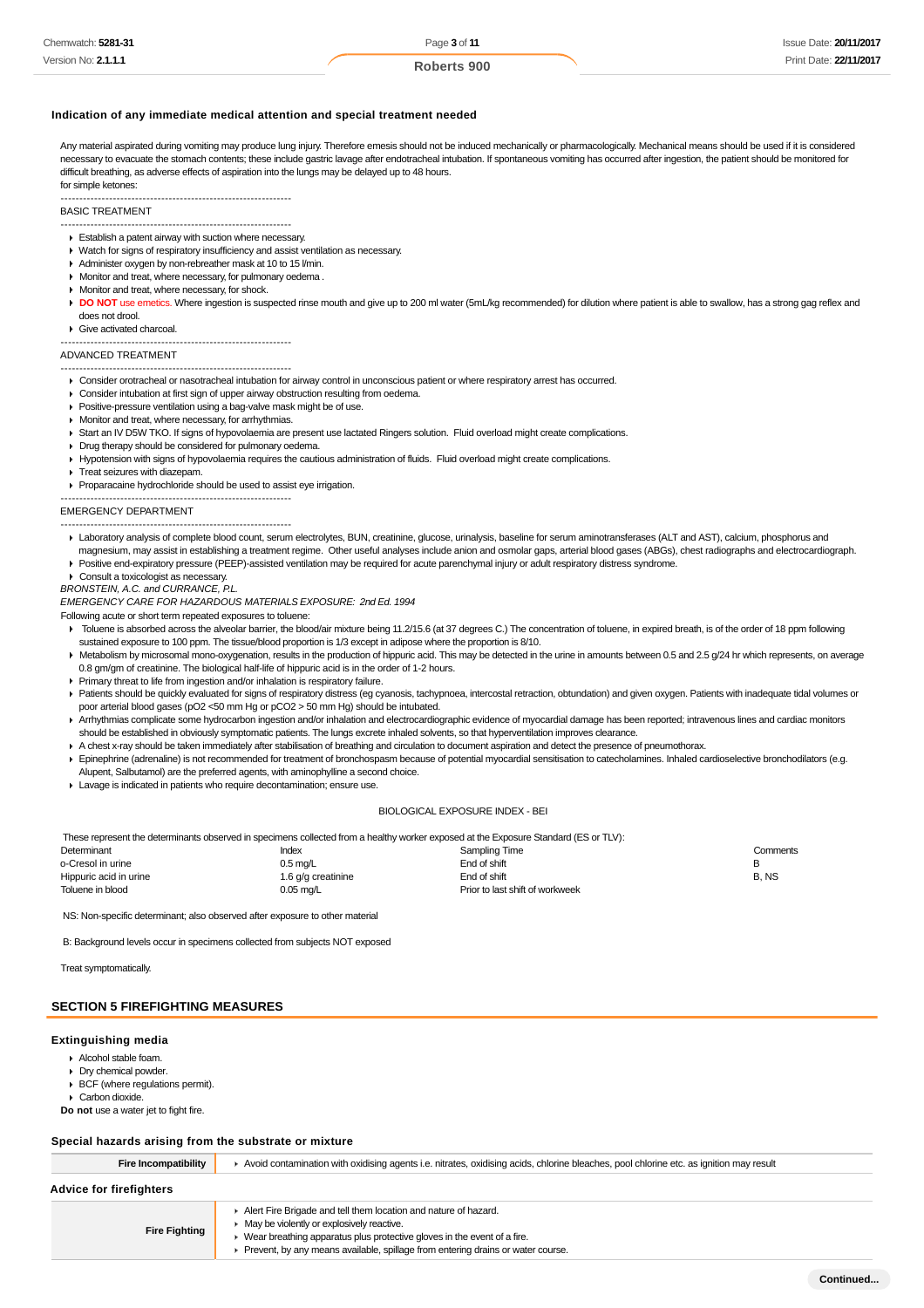| <b>Fire/Explosion Hazard</b> | • Liquid and vapour are highly flammable.<br>Severe fire hazard when exposed to heat, flame and/or oxidisers.<br>Vapour may travel a considerable distance to source of ignition.<br>Heating may cause expansion or decomposition leading to violent rupture of containers.<br>Combustion products include:<br>carbon dioxide (CO2)<br>other pyrolysis products typical of burning organic material.<br><b>Contains low boiling substance:</b> Closed containers may rupture due to pressure buildup under fire conditions. |
|------------------------------|-----------------------------------------------------------------------------------------------------------------------------------------------------------------------------------------------------------------------------------------------------------------------------------------------------------------------------------------------------------------------------------------------------------------------------------------------------------------------------------------------------------------------------|
| <b>HAZCHEM</b>               | $-3YE$                                                                                                                                                                                                                                                                                                                                                                                                                                                                                                                      |

# **SECTION 6 ACCIDENTAL RELEASE MEASURES**

#### **Personal precautions, protective equipment and emergency procedures**

See section 8

#### **Environmental precautions**

See section 12

## **Methods and material for containment and cleaning up**

| <b>Minor Spills</b> | Remove all ignition sources.<br>• Clean up all spills immediately.<br>Avoid breathing vapours and contact with skin and eyes.<br>• Control personal contact with the substance, by using protective equipment.                    |
|---------------------|-----------------------------------------------------------------------------------------------------------------------------------------------------------------------------------------------------------------------------------|
| <b>Major Spills</b> | $\triangleright$ Clear area of personnel and move upwind.<br>Alert Fire Brigade and tell them location and nature of hazard.<br>• May be violently or explosively reactive.<br>▶ Wear breathing apparatus plus protective gloves. |

Personal Protective Equipment advice is contained in Section 8 of the SDS.

# **SECTION 7 HANDLING AND STORAGE**

## **Precautions for safe handling**

| Safe handling           | • Containers, even those that have been emptied, may contain explosive vapours.<br>► Do NOT cut, drill, grind, weld or perform similar operations on or near containers.<br>Contains low boiling substance:<br>Storage in sealed containers may result in pressure buildup causing violent rupture of containers not rated appropriately.<br>$\triangleright$ Check for bulging containers.<br>• Vent periodically<br>Always release caps or seals slowly to ensure slow dissipation of vapours<br>DO NOT allow clothing wet with material to stay in contact with skin<br>Avoid all personal contact, including inhalation.<br>• Wear protective clothing when risk of exposure occurs.<br>$\blacktriangleright$ Use in a well-ventilated area.<br>Prevent concentration in hollows and sumps. |
|-------------------------|-------------------------------------------------------------------------------------------------------------------------------------------------------------------------------------------------------------------------------------------------------------------------------------------------------------------------------------------------------------------------------------------------------------------------------------------------------------------------------------------------------------------------------------------------------------------------------------------------------------------------------------------------------------------------------------------------------------------------------------------------------------------------------------------------|
| Other information       | Store in original containers in approved flame-proof area.<br>• No smoking, naked lights, heat or ignition sources.<br>DO NOT store in pits, depressions, basements or areas where vapours may be trapped.<br>▶ Keep containers securely sealed.                                                                                                                                                                                                                                                                                                                                                                                                                                                                                                                                                |
|                         | Conditions for safe storage, including any incompatibilities                                                                                                                                                                                                                                                                                                                                                                                                                                                                                                                                                                                                                                                                                                                                    |
| Suitable container      | Packing as supplied by manufacturer.<br>• Plastic containers may only be used if approved for flammable liquid.<br>• Check that containers are clearly labelled and free from leaks.<br>For low viscosity materials (i): Drums and jerry cans must be of the non-removable head type. (ii): Where a can is to be used as an inner package, the<br>can must have a screwed enclosure.<br>For materials with a viscosity of at least 2680 cSt. (23 deg. C)<br>For manufactured product having a viscosity of at least 250 cSt.                                                                                                                                                                                                                                                                    |
| Storage incompatibility | Avoid reaction with oxidising agents                                                                                                                                                                                                                                                                                                                                                                                                                                                                                                                                                                                                                                                                                                                                                            |

#### **SECTION 8 EXPOSURE CONTROLS / PERSONAL PROTECTION**

#### **Control parameters**

## **OCCUPATIONAL EXPOSURE LIMITS (OEL)**

# **INGREDIENT DATA**

| Source                       | Ingredient                                    | <b>Material name</b>         | <b>TWA</b>             | <b>STEL</b>            | Peak             | <b>Notes</b>     |
|------------------------------|-----------------------------------------------|------------------------------|------------------------|------------------------|------------------|------------------|
| Australia Exposure Standards | toluene                                       | Toluene                      | 191 mg/m3 / 50<br>ppm  | 574 mg/m3 / 150<br>ppm | Not<br>Available | Not<br>Available |
| Australia Exposure Standards | naphtha, petroleum, hydrodesulfurised<br>heaw | White spirits                | 790 ma/m3              | Not Available          | Not<br>Available | Not<br>Available |
| Australia Exposure Standards | methyl ethyl ketone                           | Methyl ethyl ketone<br>(MEK) | 445 mg/m3 / 150<br>ppm | 890 mg/m3 / 300<br>ppm | Not<br>Available | Not<br>Available |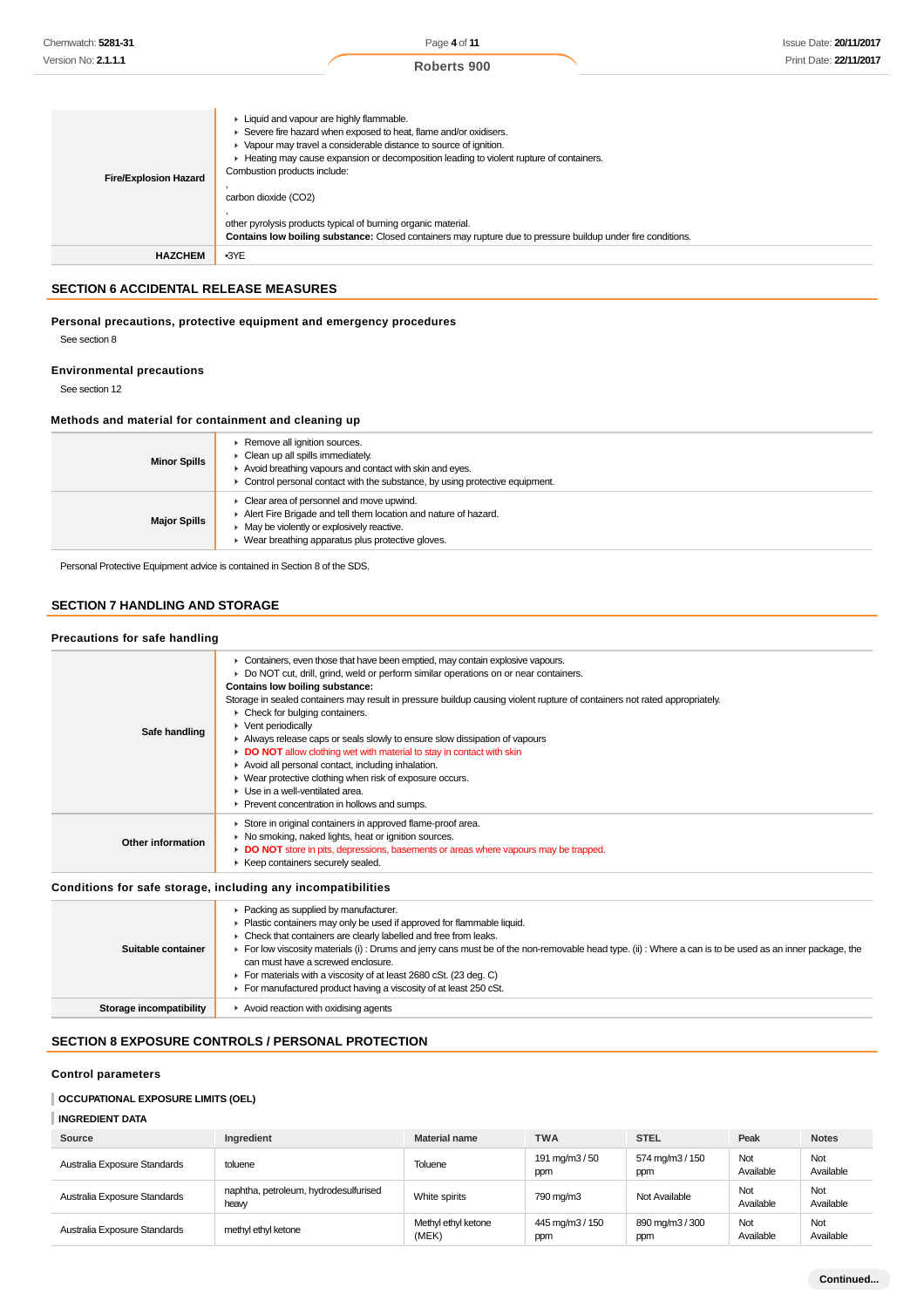| Australia Exposure Standards                   | n-hexane                                                                                                                                                                                                                                                                                                                                                                                                                                                                             | Hexane (n-Hexane) | 72 mg/m3 / 20 ppm | Not Available |                  | Not<br>Available    | Not<br>Available |
|------------------------------------------------|--------------------------------------------------------------------------------------------------------------------------------------------------------------------------------------------------------------------------------------------------------------------------------------------------------------------------------------------------------------------------------------------------------------------------------------------------------------------------------------|-------------------|-------------------|---------------|------------------|---------------------|------------------|
| <b>EMERGENCY LIMITS</b>                        |                                                                                                                                                                                                                                                                                                                                                                                                                                                                                      |                   |                   |               |                  |                     |                  |
| Ingredient                                     | <b>Material name</b>                                                                                                                                                                                                                                                                                                                                                                                                                                                                 |                   |                   |               | TEEL-1           | TEEL-2              | TEEL-3           |
| toluene                                        | Toluene                                                                                                                                                                                                                                                                                                                                                                                                                                                                              |                   |                   |               | Not<br>Available | Not<br>Available    | Not<br>Available |
| naphtha, petroleum,<br>hydrodesulfurised heavy | Naphtha, hydrotreated heavy; (Isopar L-rev 2)                                                                                                                                                                                                                                                                                                                                                                                                                                        |                   |                   |               | 350<br>mg/m3     | 1.800<br>mq/m3      | 40,000<br>mg/m3  |
| naphtha, petroleum,<br>hydrodesulfurised heavy | Petroleum distillates; petroleum ether; includes clay-treated light naphthenic [64742-45-6]; low boiling<br>[68477-31-6]; petroleum extracts [64742-06-9]; petroleum base oil [64742-46-7]; petroleum 50 thinner,<br>petroleum spirits [64475-85-0], Soltrol, VM&P naphtha [8032-32-4]; Ligroine, and paint solvent; petroleum<br>paraffins C5-C20 [64771-72-8]; hydrotreated light naphthenic [64742-53-6]; solvent refined light naphthenic<br>[64741-97-5]; and machine coolant 1 |                   |                   |               | 1.100<br>mg/m3   | 1.800<br>mg/m3      | 40,000<br>mg/m3  |
| naphtha, petroleum,<br>hydrodesulfurised heavy | Naphtha (coal tar); includes solvent naphtha, petroleum (64742-88-7), naphtha (petroleum) light aliphatic,<br>rubber solvent (64742-89-8), heaevy catalytic cracked (64741-54-4), light straight run (64741-46-4), heavy<br>aliphatic solvent (64742-96-7), high flash aromatic and aromatic solvent naphtha (64742-95-6)                                                                                                                                                            |                   |                   |               | 1.200<br>mq/m3   | 6.700<br>mq/m3      | 40.000<br>mg/m3  |
| naphtha, petroleum,<br>hydrodesulfurised heavy | Stoddard solvent; (Mineral spirits, 85% nonane and 15% trimethyl benzene)                                                                                                                                                                                                                                                                                                                                                                                                            |                   |                   |               | 300<br>mg/m3     | 1.800<br>mq/m3      | 29500<br>mg/m3   |
| methyl ethyl ketone                            | Butanone, 2-; (Methyl ethyl ketone; MEK)                                                                                                                                                                                                                                                                                                                                                                                                                                             |                   |                   |               | Not<br>Available | Not<br>Available    | Not<br>Available |
| n-hexane                                       | Hexane                                                                                                                                                                                                                                                                                                                                                                                                                                                                               |                   |                   |               | 260 ppm          | Not<br>Available    | Not<br>Available |
| Ingredient                                     | <b>Original IDLH</b>                                                                                                                                                                                                                                                                                                                                                                                                                                                                 |                   |                   |               |                  | <b>Revised IDLH</b> |                  |
| toluene                                        | 500 ppm                                                                                                                                                                                                                                                                                                                                                                                                                                                                              |                   |                   |               | Not Available    |                     |                  |
| naphtha, petroleum,<br>hydrodesulfurised heavy | 20,000 mg/m3 / 1,100 [LEL] ppm / 1,000 [LEL] ppm                                                                                                                                                                                                                                                                                                                                                                                                                                     |                   | Not Available     |               |                  |                     |                  |
| methyl ethyl ketone                            | 3,000 ppm                                                                                                                                                                                                                                                                                                                                                                                                                                                                            |                   | Not Available     |               |                  |                     |                  |
| n-hexane                                       | 1,100 [LEL] ppm                                                                                                                                                                                                                                                                                                                                                                                                                                                                      |                   | Not Available     |               |                  |                     |                  |

#### **Exposure controls**

| <b>Personal protection</b><br>Safety glasses with side shields.<br>Chemical goggles.<br>Eye and face protection<br>> Contact lenses may pose a special hazard; soft contact lenses may absorb and concentrate irritants. A written policy document, describing the wearing<br>of lenses or restrictions on use, should be created for each workplace or task.<br><b>Skin protection</b><br>See Hand protection below<br>▶ Wear chemical protective gloves, e.g. PVC.<br>▶ Wear safety footwear or safety gumboots, e.g. Rubber<br>The selection of suitable gloves does not only depend on the material, but also on further marks of quality which vary from manufacturer to manufacturer.<br>Where the chemical is a preparation of several substances, the resistance of the glove material can not be calculated in advance and has therefore to be<br>Hands/feet protection<br>checked prior to the application.<br>The exact break through time for substances has to be obtained from the manufacturer of the protective gloves and has to be observed when making a final<br>choice.<br>Personal hygiene is a key element of effective hand care.<br><b>Body protection</b><br>See Other protection below<br>$\triangleright$ Overalls.<br>PVC Apron.<br>▶ PVC protective suit may be required if exposure severe.<br>Eyewash unit.<br>Some plastic personal protective equipment (PPE) (e.g. gloves, aprons, overshoes) are not recommended as they may produce static<br>Other protection<br>electricity.<br>For large scale or continuous use wear tight-weave non-static clothing (no metallic fasteners, cuffs or pockets).<br>Non sparking safety or conductive footwear should be considered. Conductive footwear describes a boot or shoe with a sole made from a<br>conductive compound chemically bound to the bottom components, for permanent control to electrically ground the foot an shall dissipate static<br>electricity from the body to reduce the possibility of ignition of volatile compounds.<br><b>Thermal hazards</b><br>Not Available | Appropriate engineering<br>controls | Engineering controls are used to remove a hazard or place a barrier between the worker and the hazard. Well-designed engineering controls can be<br>highly effective in protecting workers and will typically be independent of worker interactions to provide this high level of protection.<br>The basic types of engineering controls are:<br>Process controls which involve changing the way a job activity or process is done to reduce the risk.<br>Enclosure and/or isolation of emission source which keeps a selected hazard "physically" away from the worker and ventilation that strategically "adds" and<br>"removes" air in the work environment. |
|--------------------------------------------------------------------------------------------------------------------------------------------------------------------------------------------------------------------------------------------------------------------------------------------------------------------------------------------------------------------------------------------------------------------------------------------------------------------------------------------------------------------------------------------------------------------------------------------------------------------------------------------------------------------------------------------------------------------------------------------------------------------------------------------------------------------------------------------------------------------------------------------------------------------------------------------------------------------------------------------------------------------------------------------------------------------------------------------------------------------------------------------------------------------------------------------------------------------------------------------------------------------------------------------------------------------------------------------------------------------------------------------------------------------------------------------------------------------------------------------------------------------------------------------------------------------------------------------------------------------------------------------------------------------------------------------------------------------------------------------------------------------------------------------------------------------------------------------------------------------------------------------------------------------------------------------------------------------------------------------------------------------------------------------------------------------------|-------------------------------------|-----------------------------------------------------------------------------------------------------------------------------------------------------------------------------------------------------------------------------------------------------------------------------------------------------------------------------------------------------------------------------------------------------------------------------------------------------------------------------------------------------------------------------------------------------------------------------------------------------------------------------------------------------------------|
|                                                                                                                                                                                                                                                                                                                                                                                                                                                                                                                                                                                                                                                                                                                                                                                                                                                                                                                                                                                                                                                                                                                                                                                                                                                                                                                                                                                                                                                                                                                                                                                                                                                                                                                                                                                                                                                                                                                                                                                                                                                                          |                                     |                                                                                                                                                                                                                                                                                                                                                                                                                                                                                                                                                                                                                                                                 |
|                                                                                                                                                                                                                                                                                                                                                                                                                                                                                                                                                                                                                                                                                                                                                                                                                                                                                                                                                                                                                                                                                                                                                                                                                                                                                                                                                                                                                                                                                                                                                                                                                                                                                                                                                                                                                                                                                                                                                                                                                                                                          |                                     |                                                                                                                                                                                                                                                                                                                                                                                                                                                                                                                                                                                                                                                                 |
|                                                                                                                                                                                                                                                                                                                                                                                                                                                                                                                                                                                                                                                                                                                                                                                                                                                                                                                                                                                                                                                                                                                                                                                                                                                                                                                                                                                                                                                                                                                                                                                                                                                                                                                                                                                                                                                                                                                                                                                                                                                                          |                                     |                                                                                                                                                                                                                                                                                                                                                                                                                                                                                                                                                                                                                                                                 |
|                                                                                                                                                                                                                                                                                                                                                                                                                                                                                                                                                                                                                                                                                                                                                                                                                                                                                                                                                                                                                                                                                                                                                                                                                                                                                                                                                                                                                                                                                                                                                                                                                                                                                                                                                                                                                                                                                                                                                                                                                                                                          |                                     |                                                                                                                                                                                                                                                                                                                                                                                                                                                                                                                                                                                                                                                                 |
|                                                                                                                                                                                                                                                                                                                                                                                                                                                                                                                                                                                                                                                                                                                                                                                                                                                                                                                                                                                                                                                                                                                                                                                                                                                                                                                                                                                                                                                                                                                                                                                                                                                                                                                                                                                                                                                                                                                                                                                                                                                                          |                                     |                                                                                                                                                                                                                                                                                                                                                                                                                                                                                                                                                                                                                                                                 |
|                                                                                                                                                                                                                                                                                                                                                                                                                                                                                                                                                                                                                                                                                                                                                                                                                                                                                                                                                                                                                                                                                                                                                                                                                                                                                                                                                                                                                                                                                                                                                                                                                                                                                                                                                                                                                                                                                                                                                                                                                                                                          |                                     |                                                                                                                                                                                                                                                                                                                                                                                                                                                                                                                                                                                                                                                                 |
|                                                                                                                                                                                                                                                                                                                                                                                                                                                                                                                                                                                                                                                                                                                                                                                                                                                                                                                                                                                                                                                                                                                                                                                                                                                                                                                                                                                                                                                                                                                                                                                                                                                                                                                                                                                                                                                                                                                                                                                                                                                                          |                                     |                                                                                                                                                                                                                                                                                                                                                                                                                                                                                                                                                                                                                                                                 |

#### **Recommended material(s)**

**GLOVE SELECTION INDEX**

Glove selection is based on a modified presentation of the:

 **"Forsberg Clothing Performance Index".**

 The effect(s) of the following substance(s) are taken into account in the **computergenerated** selection:

# **Respiratory protection**

Type AX Filter of sufficient capacity. (AS/NZS 1716 & 1715, EN 143:2000 & 149:2001, ANSI Z88 or national equivalent)

Where the concentration of gas/particulates in the breathing zone, approaches or exceeds the "Exposure Standard" (or ES), respiratory protection is required.

Degree of protection varies with both face-piece and Class of filter; the nature of protection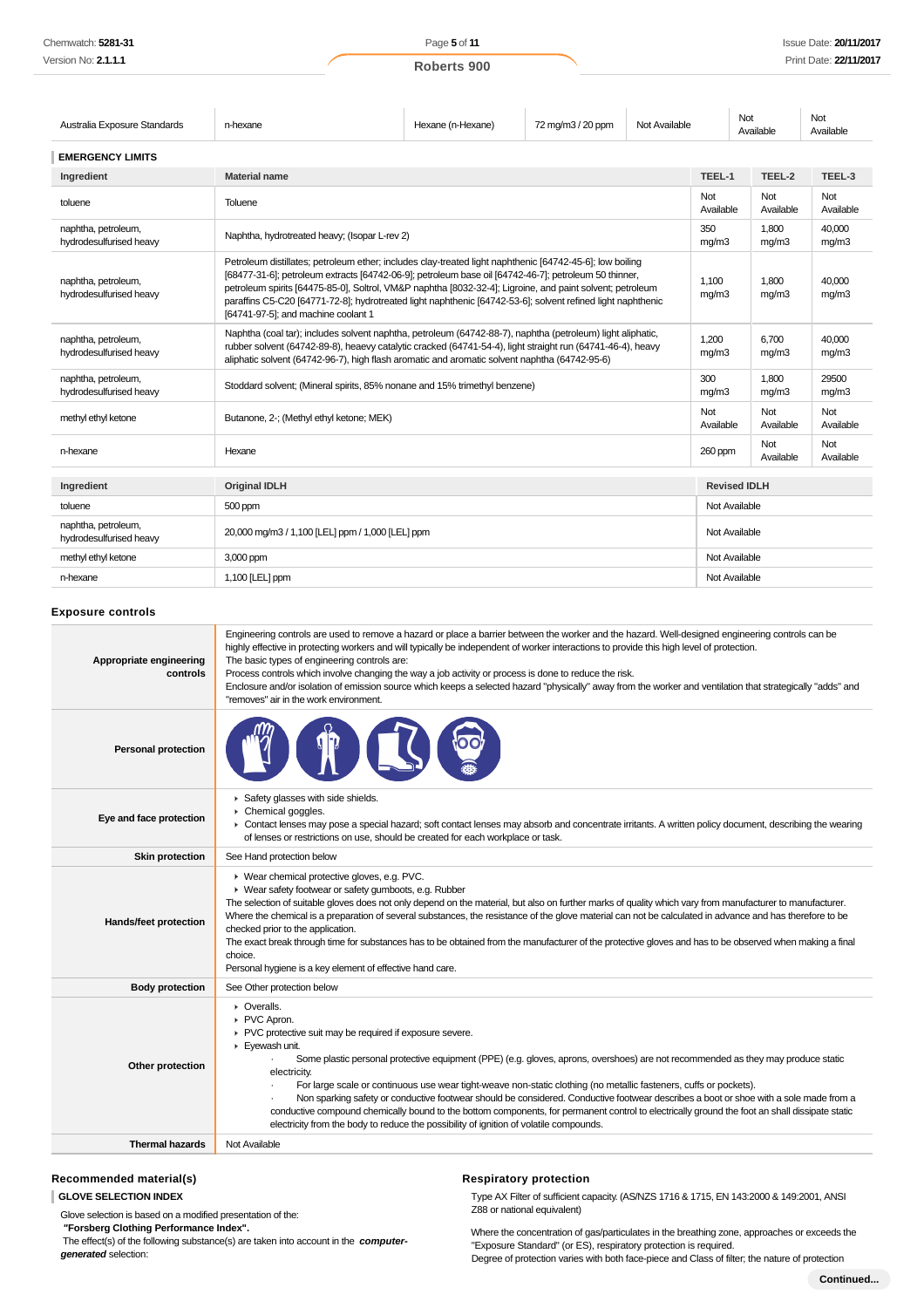Page **6** of **11**

Roberts 900

| <b>Material</b>       | CPI |
|-----------------------|-----|
| <b>BUTYL</b>          | C   |
| <b>BUTYL/NEOPRENE</b> | C   |
| CPE                   | C   |
| <b>HYPALON</b>        | C   |
| <b>NATURAL RUBBER</b> | C   |
| NATURAL+NEOPRENE      | C   |
| <b>NEOPRENE</b>       | C   |
| NEOPRENE/NATURAL      | C   |
| <b>NITRILE</b>        | C   |
| NITRILE+PVC           | C   |
| PE/EVAL/PE            | C   |
| <b>PVA</b>            | C   |
| <b>PVC</b>            | C   |
| SARANEX-23            | C   |
| SARANEX-23 2-PLY      | C   |
| <b>TEFLON</b>         | C   |
| <b>VITON</b>          | C   |
| VITON/CHLOROBUTYL     | C   |
| <b>VITON/NEOPRENE</b> | C   |

varies with Type of filter.

| <b>Required Minimum</b><br><b>Protection Factor</b> | <b>Half-Face</b><br>Respirator | <b>Full-Face</b><br>Respirator | <b>Powered Air</b><br>Respirator |
|-----------------------------------------------------|--------------------------------|--------------------------------|----------------------------------|
| up to $10 \times ES$                                | AX-AUS                         |                                | AX-PAPR-AUS /<br>Class 1         |
| up to $50 \times ES$                                | ۰                              | AX-AUS / Class                 |                                  |
| up to $100 \times ES$                               | ۰                              | $AX-2$                         | AX-PAPR-2 ^                      |

#### ^ - Full-face

A(All classes) = Organic vapours, B AUS or B1 = Acid gasses, B2 = Acid gas or hydrogen cyanide(HCN), B3 = Acid gas or hydrogen cyanide(HCN), E = Sulfur dioxide(SO2), G = Agricultural chemicals, K = Ammonia(NH3), Hg = Mercury, NO = Oxides of nitrogen, MB = Methyl bromide, AX = Low boiling point organic compounds(below 65 degC)

Cartridge respirators should never be used for emergency ingress or in areas of unknown vapour concentrations or oxygen content. The wearer must be warned to leave the contaminated area immediately on detecting any odours through the respirator. The odour may indicate that the mask is not functioning properly, that the vapour concentration is too high, or that the mask is not properly fitted. Because of these limitations, only restricted use of cartridge respirators is considered appropriate.

\* CPI - Chemwatch Performance Index

A: Best Selection

B: Satisfactory; may degrade after 4 hours continuous immersion

C: Poor to Dangerous Choice for other than short term immersion

**NOTE**: As a series of factors will influence the actual performance of the glove, a final

selection must be based on detailed observation. -

\* Where the glove is to be used on a short term, casual or infrequent basis, factors such as "feel" or convenience (e.g. disposability), may dictate a choice of gloves which might otherwise be unsuitable following long-term or frequent use. A qualified practitioner should be consulted.

#### **SECTION 9 PHYSICAL AND CHEMICAL PROPERTIES**

#### **Information on basic physical and chemical properties**

| Appearance                                      | Clear colourless highly flammable liquid; does not mix with water. |                                            |                |
|-------------------------------------------------|--------------------------------------------------------------------|--------------------------------------------|----------------|
|                                                 |                                                                    |                                            |                |
| <b>Physical state</b>                           | Liquid                                                             | Relative density (Water = $1$ )            | Not Available  |
| Odour                                           | Not Available                                                      | Partition coefficient n-octanol /<br>water | Not Available  |
| <b>Odour threshold</b>                          | Not Available                                                      | Auto-ignition temperature (°C)             | Not Available  |
| pH (as supplied)                                | Not Applicable                                                     | <b>Decomposition temperature</b>           | Not Available  |
| Melting point / freezing point<br>(°C)          | Not Available                                                      | <b>Viscosity (cSt)</b>                     | Not Available  |
| Initial boiling point and boiling<br>range (°C) | >40                                                                | Molecular weight (g/mol)                   | Not Applicable |
| Flash point (°C)                                | $< 20$ (CC)                                                        | <b>Taste</b>                               | Not Available  |
| <b>Evaporation rate</b>                         | Not Available                                                      | <b>Explosive properties</b>                | Not Available  |
| Flammability                                    | <b>HIGHLY FLAMMABLE.</b>                                           | <b>Oxidising properties</b>                | Not Available  |
| Upper Explosive Limit (%)                       | Not Available                                                      | Surface Tension (dyn/cm or<br>$mN/m$ )     | Not Available  |
| Lower Explosive Limit (%)                       | Not Available                                                      | <b>Volatile Component (%vol)</b>           | Not Available  |
| Vapour pressure (kPa)                           | Not Available                                                      | Gas group                                  | Not Available  |
| Solubility in water (g/L)                       | Immiscible                                                         | pH as a solution (1%)                      | Not Applicable |
| Vapour density (Air = 1)                        | Not Available                                                      | VOC g/L                                    | Not Available  |

#### **SECTION 10 STABILITY AND REACTIVITY**

| Reactivity                                   | See section 7                                                                                                                        |
|----------------------------------------------|--------------------------------------------------------------------------------------------------------------------------------------|
| <b>Chemical stability</b>                    | • Unstable in the presence of incompatible materials.<br>▶ Product is considered stable.<br>Hazardous polymerisation will not occur. |
| <b>Possibility of hazardous</b><br>reactions | See section 7                                                                                                                        |
| <b>Conditions to avoid</b>                   | See section 7                                                                                                                        |
| Incompatible materials                       | See section 7                                                                                                                        |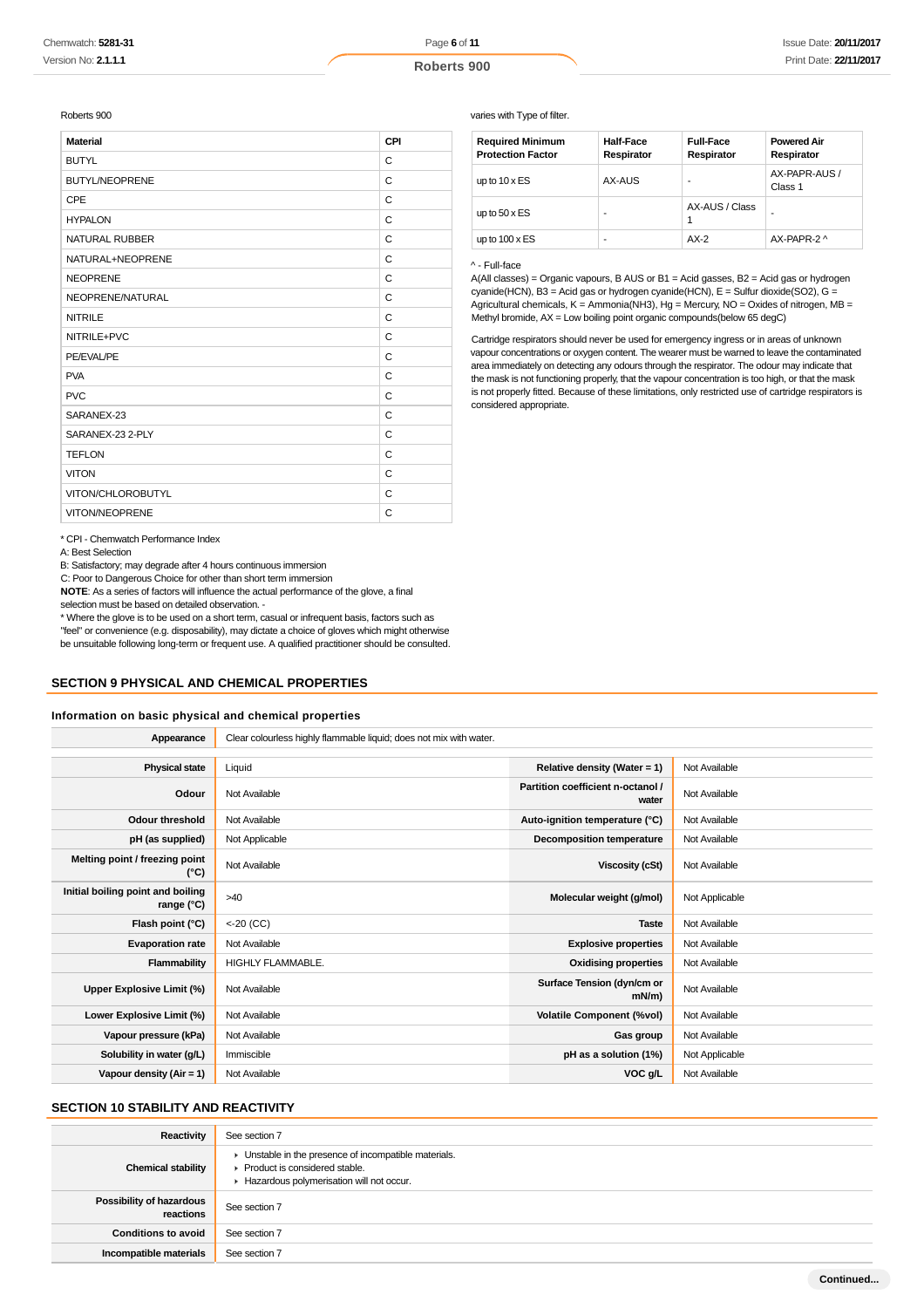Page **7** of **11**

**Hazardous decomposition products** See section 5

**SECTION 11 TOXICOLOGICAL INFORMATION**

# **Information on toxicological effects**

| Inhaled             | The material can cause respiratory irritation in some persons. The body's response to such irritation can cause further lung damage.<br>Inhalation of vapours may cause drowsiness and dizziness. This may be accompanied by sleepiness, reduced alertness, loss of reflexes, lack of<br>co-ordination, and vertigo.<br>Inhalation hazard is increased at higher temperatures.<br>Inhalation of high concentrations of gas/vapour causes lung irritation with coughing and nausea, central nervous depression with headache and dizziness,<br>slowing of reflexes, fatigue and inco-ordination.<br>Material is highly volatile and may quickly form a concentrated atmosphere in confined or unventilated areas. The vapour may displace and replace air in<br>breathing zone, acting as a simple asphyxiant. This may happen with little warning of overexposure.<br>The use of a quantity of material in an unventilated or confined space may result in increased exposure and an irritating atmosphere developing. Before<br>starting consider control of exposure by mechanical ventilation.<br>Inhalation of vapours or aerosols (mists, fumes), generated by the material during the course of normal handling, may be damaging to the health of the<br>individual.                                                                                                                                                                                                                                                                                                                                                                                                                                                                                                                                                                                                                                                                                                                                                                                                                                                                                                                                                                                                                                                                                                                                                                                                                                                                                                       |
|---------------------|----------------------------------------------------------------------------------------------------------------------------------------------------------------------------------------------------------------------------------------------------------------------------------------------------------------------------------------------------------------------------------------------------------------------------------------------------------------------------------------------------------------------------------------------------------------------------------------------------------------------------------------------------------------------------------------------------------------------------------------------------------------------------------------------------------------------------------------------------------------------------------------------------------------------------------------------------------------------------------------------------------------------------------------------------------------------------------------------------------------------------------------------------------------------------------------------------------------------------------------------------------------------------------------------------------------------------------------------------------------------------------------------------------------------------------------------------------------------------------------------------------------------------------------------------------------------------------------------------------------------------------------------------------------------------------------------------------------------------------------------------------------------------------------------------------------------------------------------------------------------------------------------------------------------------------------------------------------------------------------------------------------------------------------------------------------------------------------------------------------------------------------------------------------------------------------------------------------------------------------------------------------------------------------------------------------------------------------------------------------------------------------------------------------------------------------------------------------------------------------------------------------------------------------------------------------------------------|
| Ingestion           | Accidental ingestion of the material may be harmful; animal experiments indicate that ingestion of less than 150 gram may be fatal or may produce serious<br>damage to the health of the individual.<br>Swallowing of the liquid may cause aspiration into the lungs with the risk of chemical pneumonitis; serious consequences may result. (ICSC13733)                                                                                                                                                                                                                                                                                                                                                                                                                                                                                                                                                                                                                                                                                                                                                                                                                                                                                                                                                                                                                                                                                                                                                                                                                                                                                                                                                                                                                                                                                                                                                                                                                                                                                                                                                                                                                                                                                                                                                                                                                                                                                                                                                                                                                         |
| <b>Skin Contact</b> | The material may cause moderate inflammation of the skin either following direct contact or after a delay of some time. Repeated exposure can cause<br>contact dermatitis which is characterised by redness, swelling and blistering.<br>Repeated exposure may cause skin cracking, flaking or drying following normal handling and use.<br>Skin contact with the material may damage the health of the individual; systemic effects may result following absorption.<br>Open cuts, abraded or irritated skin should not be exposed to this material<br>The material may accentuate any pre-existing dermatitis condition<br>Entry into the blood-stream, through, for example, cuts, abrasions or lesions, may produce systemic injury with harmful effects. Examine the skin prior to the<br>use of the material and ensure that any external damage is suitably protected.                                                                                                                                                                                                                                                                                                                                                                                                                                                                                                                                                                                                                                                                                                                                                                                                                                                                                                                                                                                                                                                                                                                                                                                                                                                                                                                                                                                                                                                                                                                                                                                                                                                                                                    |
| Eye                 | The vapour when concentrated has pronounced eye irritation effects and this gives some warning of high vapour concentrations. If eye irritation occurs seek<br>to reduce exposure with available control measures, or evacuate area.<br>There is evidence that material may produce eye irritation in some persons and produce eye damage 24 hours or more after instillation. Severe<br>inflammation may be expected with pain.<br>The liquid produces a high level of eye discomfort and is capable of causing pain and severe conjunctivitis. Corneal injury may develop, with possible<br>permanent impairment of vision, if not promptly and adequately treated.                                                                                                                                                                                                                                                                                                                                                                                                                                                                                                                                                                                                                                                                                                                                                                                                                                                                                                                                                                                                                                                                                                                                                                                                                                                                                                                                                                                                                                                                                                                                                                                                                                                                                                                                                                                                                                                                                                            |
| Chronic             | Long-term exposure to respiratory irritants may result in airways disease, involving difficulty breathing and related whole-body problems.<br>Harmful: danger of serious damage to health by prolonged exposure through inhalation.<br>This material can cause serious damage if one is exposed to it for long periods. It can be assumed that it contains a substance which can produce severe<br>defects.<br>Ample evidence from experiments exists that there is a suspicion this material directly reduces fertility.<br>Based on experience with animal studies, exposure to the material may result in toxic effects to the development of the foetus, at levels which do not cause<br>significant toxic effects to the mother.<br>Prolonged or repeated skin contact may cause drying with cracking, irritation and possible dermatitis following.<br>Intentional abuse (glue sniffing) or occupational exposure to toluene can result in chronic habituation. Chronic abuse has caused inco-ordination, tremors<br>of the extremeties (due to widespread cerebrum withering), headache, abnormal speech, temporary memory loss, convulsions, coma, drowsiness, reduced<br>colour perception, blindness, nystagmus (rapid, involuntary eye movements), hearing loss leading to deafness and mild dementia.<br>Animal testing shows that methyl ethyl ketone may have slight effects on the nervous system, liver, kidney and respiratory system; there may also be<br>developmental effects and an increase in birth defects. However, there is limited information available on the long-term effects of methyl ethyl ketone in<br>humans, and no information is available on whether it causes developmental or reproductive toxicity or cancer. It is generally considered to have low toxicity,<br>but it is often used in combination with other solvents, and the toxic effects of the mixture may be greater than with either solvent alone. Combinations of<br>n-hexane or methyl n-butyl ketone with methyl ethyl ketone may increase the rate of peripheral neuropathy, a progressive disorder of the nerves of the<br>extremities.<br>Constant or exposure over long periods to mixed hydrocarbons may produce stupor with dizziness, weakness and visual disturbance, weight loss and<br>anaemia, and reduced liver and kidney function. Skin exposure may result in drying and cracking and redness of the skin.<br>Chronic inhalation or skin exposure to n-hexane may cause damage to nerve ends in extremities, e.g. finger, toes with loss of sensation. |

| Roberts 900                                    | <b>TOXICITY</b>                                  | <b>IRRITATION</b>                |
|------------------------------------------------|--------------------------------------------------|----------------------------------|
|                                                | Not Available                                    | Not Available                    |
|                                                | <b>TOXICITY</b>                                  | <b>IRRITATION</b>                |
|                                                | Dermal (rabbit) LD50: 12124 mg/kg <sup>[2]</sup> | Eye (rabbit): 2mg/24h - SEVERE   |
| toluene                                        | Inhalation (rat) LC50: 49 mg/l/4H <sup>[2]</sup> | Eye (rabbit):0.87 mg - mild      |
|                                                | Oral (rat) LD50: 636 mg/kg <sup>[2]</sup>        | Eye (rabbit):100 mg/30sec - mild |
|                                                |                                                  | Skin (rabbit):20 mg/24h-moderate |
|                                                |                                                  | Skin (rabbit):500 mg - moderate  |
|                                                | <b>TOXICITY</b>                                  | <b>IRRITATION</b>                |
|                                                | Dermal (rabbit) LD50: >1900 mg/kg <sup>[1]</sup> | Not Available                    |
| naphtha, petroleum,<br>hydrodesulfurised heavy | Dermal (rabbit) LD50: >1900 mg/kg <sup>[1]</sup> |                                  |
|                                                | Dermal (rabbit) LD50: >1900 mg/kg <sup>[1]</sup> |                                  |
|                                                | Dermal (rabbit) LD50: >1900 mg/kg <sup>[1]</sup> |                                  |
|                                                | dermal (rat) LD50: 28000 mg/kg <sup>[2]</sup>    |                                  |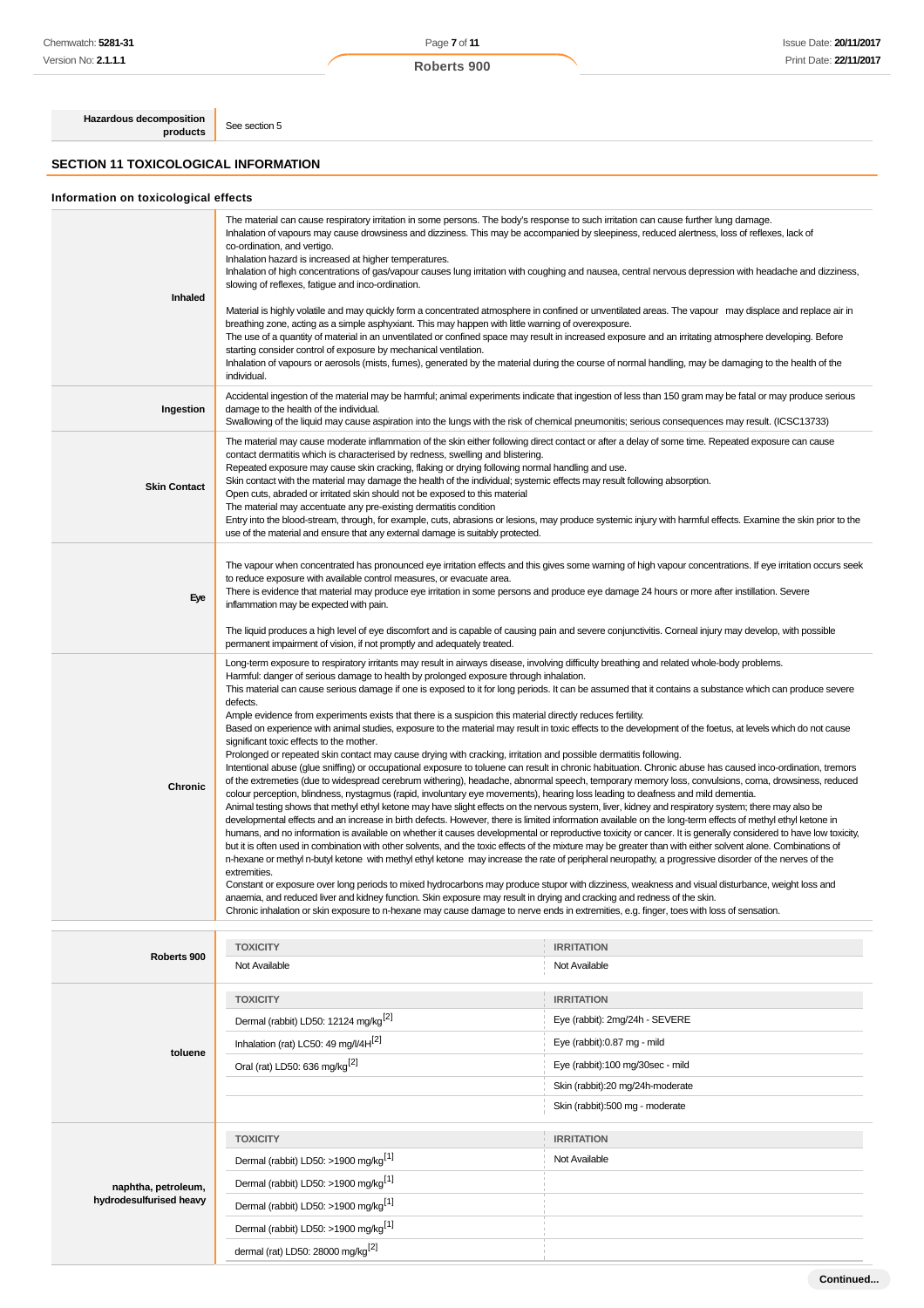|                                                           | Inhalation (rat) LC50: >2796.8052 mg/l/8H[2]                                                                                                                                                                                                                                                                     |                                    |                           |  |
|-----------------------------------------------------------|------------------------------------------------------------------------------------------------------------------------------------------------------------------------------------------------------------------------------------------------------------------------------------------------------------------|------------------------------------|---------------------------|--|
|                                                           | Inhalation (rat) LC50: 3396.1206 mg/l/4H <sup>[2]</sup>                                                                                                                                                                                                                                                          |                                    |                           |  |
|                                                           | Inhalation (rat) LC50: 61 mg//4H[2]                                                                                                                                                                                                                                                                              |                                    |                           |  |
|                                                           | Oral (rat) LD50: >4300 mg/kg <sup>[2]</sup>                                                                                                                                                                                                                                                                      |                                    |                           |  |
|                                                           | Oral (rat) LD50: >4500 mg/kg <sup>[1]</sup>                                                                                                                                                                                                                                                                      |                                    |                           |  |
|                                                           | Oral (rat) LD50: >4500 mg/kg <sup>[1]</sup>                                                                                                                                                                                                                                                                      |                                    |                           |  |
|                                                           | Oral (rat) LD50: >4500 mg/kg <sup>[1]</sup>                                                                                                                                                                                                                                                                      |                                    |                           |  |
|                                                           | Oral (rat) LD50: >4500 mg/kg <sup>[1]</sup>                                                                                                                                                                                                                                                                      |                                    |                           |  |
|                                                           | Oral (rat) LD50: >5000 mg/kg <sup>[1]</sup>                                                                                                                                                                                                                                                                      |                                    |                           |  |
|                                                           | <b>TOXICITY</b>                                                                                                                                                                                                                                                                                                  | <b>IRRITATION</b>                  |                           |  |
|                                                           | Dermal (rabbit) LD50: 6480 mg/kg <sup>[2]</sup>                                                                                                                                                                                                                                                                  | Eye (human): 350 ppm -irritant     |                           |  |
| methyl ethyl ketone                                       | Inhalation (rat) LC50: 47 mg/l/8H[2]                                                                                                                                                                                                                                                                             | Eye (rabbit): 80 mg - irritant     |                           |  |
|                                                           | Oral (rat) LD50: 2054 mg/kg <sup>[1]</sup>                                                                                                                                                                                                                                                                       | Skin (rabbit): 402 mg/24 hr - mild |                           |  |
|                                                           |                                                                                                                                                                                                                                                                                                                  | Skin (rabbit):13.78mg/24 hr open   |                           |  |
|                                                           | <b>TOXICITY</b>                                                                                                                                                                                                                                                                                                  | <b>IRRITATION</b>                  |                           |  |
|                                                           | Dermal (rabbit) LD50: >2000 mg/kg <sup>[1]</sup>                                                                                                                                                                                                                                                                 |                                    | Eye(rabbit): 10 mg - mild |  |
| n-hexane                                                  | Inhalation (rat) LC50: 47945.232 mg/l/4H <sup>[2]</sup>                                                                                                                                                                                                                                                          |                                    |                           |  |
|                                                           | Oral (rat) LD50: 28710 mg/kg <sup>[2]</sup>                                                                                                                                                                                                                                                                      |                                    |                           |  |
|                                                           |                                                                                                                                                                                                                                                                                                                  |                                    |                           |  |
| Legend:                                                   | 1. Value obtained from Europe ECHA Registered Substances - Acute toxicity 2.* Value obtained from manufacturer's SDS. Unless otherwise specified<br>data extracted from RTECS - Register of Toxic Effect of chemical Substances                                                                                  |                                    |                           |  |
|                                                           |                                                                                                                                                                                                                                                                                                                  |                                    |                           |  |
|                                                           | The material may cause skin irritation after prolonged or repeated exposure and may produce on contact skin redness, swelling, the production of vesicles,<br>scaling and thickening of the skin.                                                                                                                |                                    |                           |  |
| <b>TOLUENE</b>                                            | For toluene:<br>Acute toxicity: Humans exposed to high levels of toluene for short periods of time experience adverse central nervous system effects ranging from                                                                                                                                                |                                    |                           |  |
|                                                           | headaches to intoxication, convulsions, narcosis (sleepiness) and death. When inhaled or swallowed, toluene can cause severe central nervous system<br>depression, and in large doses has a narcotic effect. 60mL has caused death. Death of heart muscle fibres, liver swelling, congestion and bleeding of the |                                    |                           |  |
|                                                           | lungs and kidney injury were all found on autopsy.                                                                                                                                                                                                                                                               |                                    |                           |  |
|                                                           | No significant acute toxicological data identified in literature search.<br>Animal studies indicate that normal, branched and cyclic paraffins are absorbed from the gastrointestinal tract and that the absorption of n-paraffins is                                                                            |                                    |                           |  |
| NAPHTHA, PETROLEUM,<br><b>HYDRODESULFURISED</b>           | inversely proportional to the carbon chain length, with little absorption above C30. With respect to the carbon chain lengths likely to be present in mineral<br>oil, n-paraffins may be absorbed to a greater extent than iso- or cyclo-paraffins.                                                              |                                    |                           |  |
| <b>HEAVY</b>                                              | The major classes of hydrocarbons are well absorbed into the gastrointestinal tract in various species. In many cases, the hydrophobic hydrocarbons are<br>ingested in association with fats in the diet.                                                                                                        |                                    |                           |  |
| N-HEXANE                                                  | The material may be irritating to the eye, with prolonged contact causing inflammation. Repeated or prolonged exposure to irritants may produce<br>conjunctivitis.                                                                                                                                               |                                    |                           |  |
|                                                           |                                                                                                                                                                                                                                                                                                                  |                                    |                           |  |
| <b>Acute Toxicity</b><br><b>Skin Irritation/Corrosion</b> | ✔<br>v                                                                                                                                                                                                                                                                                                           | Carcinogenicity<br>Reproductivity  | $\circledcirc$<br>✔       |  |
| <b>Serious Eye Damage/Irritation</b>                      | ✔                                                                                                                                                                                                                                                                                                                | <b>STOT - Single Exposure</b>      | ✔                         |  |
| <b>Respiratory or Skin</b>                                |                                                                                                                                                                                                                                                                                                                  |                                    |                           |  |
| sensitisation                                             | $\circledcirc$                                                                                                                                                                                                                                                                                                   | <b>STOT - Repeated Exposure</b>    | ✔                         |  |

 $\checkmark$ 

Legend:  $\blacktriangleright$  - Data available but does not fill the criteria for classification<br>  $\blacktriangleright$  - Data available to make classification

 $\bigcirc$  – Data Not Available to make classification

# **SECTION 12 ECOLOGICAL INFORMATION**

| <b>Toxicity</b> |                  |                           |                               |                  |                  |
|-----------------|------------------|---------------------------|-------------------------------|------------------|------------------|
| Roberts 900     | <b>ENDPOINT</b>  | <b>TEST DURATION (HR)</b> | <b>SPECIES</b>                | VALUE            | <b>SOURCE</b>    |
|                 | Not<br>Available | Not Available             | Not Available                 | Not<br>Available | Not<br>Available |
| toluene         | <b>ENDPOINT</b>  | <b>TEST DURATION (HR)</b> | <b>SPECIES</b>                | <b>VALUE</b>     | <b>SOURCE</b>    |
|                 | <b>LC50</b>      | 96                        | Fish                          | 0.0073mg/L       | -4               |
|                 | EC50             | 48                        | Crustacea                     | 3.78mg/L         | 5                |
|                 | <b>EC50</b>      | 72                        | Algae or other aquatic plants | 12.5mg/L         | 4                |
|                 | <b>BCF</b>       | 24                        | Algae or other aquatic plants | 10mg/L           | 4                |
|                 | <b>NOEC</b>      | 168                       | Crustacea                     | $0.74$ mg/L      | 5                |

**Mutagenicity Aspiration Hazard**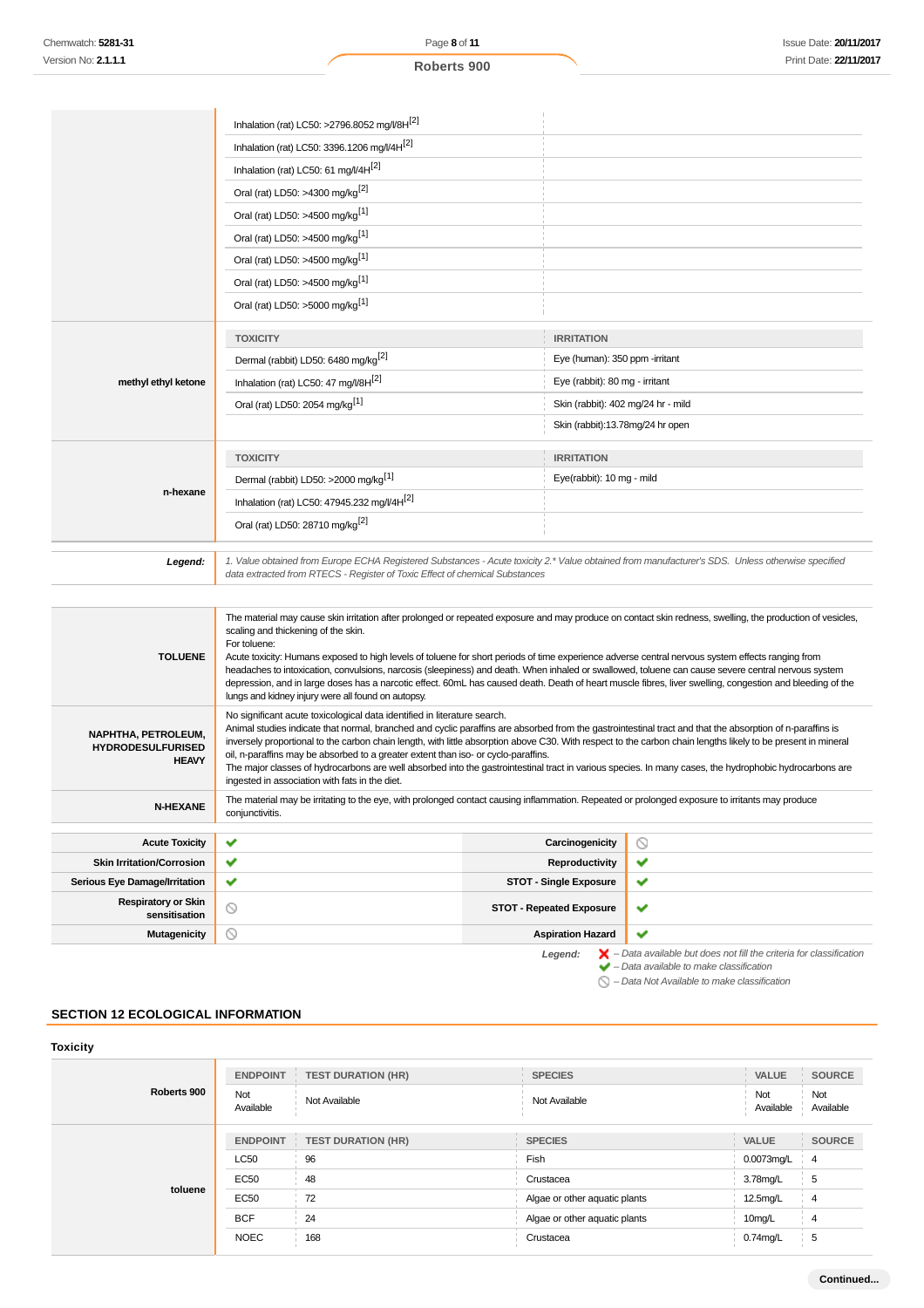|                                                | <b>ENDPOINT</b> | <b>TEST DURATION (HR)</b> | <b>SPECIES</b>                | VALUE                  | <b>SOURCE</b>           |
|------------------------------------------------|-----------------|---------------------------|-------------------------------|------------------------|-------------------------|
|                                                | <b>EC50</b>     | 72                        | Algae or other aquatic plants | $=13$ mg/L             | $\mathbf{1}$            |
|                                                | <b>NOEC</b>     | 72                        | Algae or other aquatic plants | $=0.1$ mg/L            | $\mathbf{1}$            |
|                                                | <b>EC50</b>     | 48                        | Crustacea                     | $>100$ mg/L            | $\mathbf{1}$            |
|                                                | <b>EC50</b>     | 96                        | Algae or other aquatic plants | $=450$ mg/L            | $\mathbf{1}$            |
|                                                | EC50            | 72                        | Algae or other aquatic plants | $=6.5$ mg/L            | $\mathbf{1}$            |
|                                                | <b>NOEC</b>     | 72                        | Algae or other aquatic plants | $<$ 0.1mg/L            | $\mathbf{1}$            |
|                                                | LC50            | 96                        | Fish                          | 0.00746mg/L            | 4                       |
| naphtha, petroleum,<br>hydrodesulfurised heavy | <b>EC50</b>     | 48                        | Crustacea                     | 0.058mg/L              | 4                       |
|                                                | <b>BCF</b>      | 96                        | Fish                          | $0.2$ mg/L             | 4                       |
|                                                | <b>NOEC</b>     | 168                       | Crustacea                     | $\epsilon = 0.05$ mg/L | 4                       |
|                                                | <b>LC50</b>     | 96                        | Fish                          | 8.8mg/L                | $\overline{4}$          |
|                                                | <b>EC50</b>     | 48                        | Crustacea                     | 3.7mg/L                | 4                       |
|                                                | <b>EC50</b>     | 72                        | Algae or other aquatic plants | $=6.5$ mg/L            | $\mathbf{1}$            |
|                                                | <b>NOEC</b>     | 72                        | Algae or other aquatic plants | $<$ 0.1 $mg/L$         | $\mathbf{1}$            |
|                                                | <b>EC50</b>     | 72                        | Algae or other aquatic plants | $=6.5$ mg/L            | $\mathbf{1}$            |
|                                                | <b>NOEC</b>     | 72                        | Algae or other aquatic plants | $<$ 0.1mg/L            | $\mathbf{1}$            |
|                                                | <b>ENDPOINT</b> | <b>TEST DURATION (HR)</b> | <b>SPECIES</b>                | VALUE                  | <b>SOURCE</b>           |
|                                                | <b>LC50</b>     | 96                        | Fish                          | $>400$ mg/L            | 4                       |
| methyl ethyl ketone                            | <b>EC50</b>     | 48                        | Crustacea                     | 308mg/L                | $\overline{\mathbf{c}}$ |
|                                                | EC50            | 96                        | Algae or other aquatic plants | >500mg/L               | 4                       |
|                                                | <b>NOEC</b>     | 48                        | Crustacea                     | 68mg/L                 | $\overline{\mathbf{c}}$ |
|                                                | <b>ENDPOINT</b> | <b>TEST DURATION (HR)</b> | <b>SPECIES</b>                | VALUE                  | <b>SOURCE</b>           |
| n-hexane                                       | <b>LC50</b>     | 96                        | Fish                          | 2.5 <sub>mg</sub> /L   | 4                       |
|                                                | <b>EC50</b>     | 48                        | Crustacea                     | 3877.65mg/L            | 4                       |

Harmful to aquatic organisms, may cause long-term adverse effects in the aquatic environment.

**DO NOT** discharge into sewer or waterways.

#### **Persistence and degradability**

| Ingredient          | Persistence: Water/Soil     | Persistence: Air               |
|---------------------|-----------------------------|--------------------------------|
| toluene             | LOW (Half-life = $28$ days) | LOW (Half-life = $4.33$ days)  |
| methyl ethyl ketone | LOW (Half-life $= 14$ days) | LOW (Half-life = $26.75$ days) |
| n-hexane            | LOW                         | <b>LOW</b>                     |

(Japan) - Bioconcentration Data 7. METI (Japan) - Bioconcentration Data 8. Vendor Data

## **Bioaccumulative potential**

| Ingredient          | <b>Bioaccumulation</b> |
|---------------------|------------------------|
| toluene             | LOW (BCF = $90$ )      |
| methyl ethyl ketone | LOW (LogKOW = $0.29$ ) |
| n-hexane            | MEDIUM (LogKOW = 3.9)  |

# **Mobility in soil**

| Ingredient          | <b>Mobility</b>        |
|---------------------|------------------------|
| toluene             | LOW ( $KOC = 268$ )    |
| methyl ethyl ketone | $MEDIUM (KOC = 3.827)$ |
| n-hexane            | LOW ( $KOC = 149$ )    |

# **SECTION 13 DISPOSAL CONSIDERATIONS**

### **Waste treatment methods**

| Product / Packaging disposal | Containers may still present a chemical hazard/ danger when empty.<br>Return to supplier for reuse/ recycling if possible.<br>Otherwise:<br>If container can not be cleaned sufficiently well to ensure that residuals do not remain or if the container cannot be used to store the same product, then<br>puncture containers, to prevent re-use, and bury at an authorised landfill.<br>► Where possible retain label warnings and SDS and observe all notices pertaining to the product.<br>DO NOT allow wash water from cleaning or process equipment to enter drains. |
|------------------------------|----------------------------------------------------------------------------------------------------------------------------------------------------------------------------------------------------------------------------------------------------------------------------------------------------------------------------------------------------------------------------------------------------------------------------------------------------------------------------------------------------------------------------------------------------------------------------|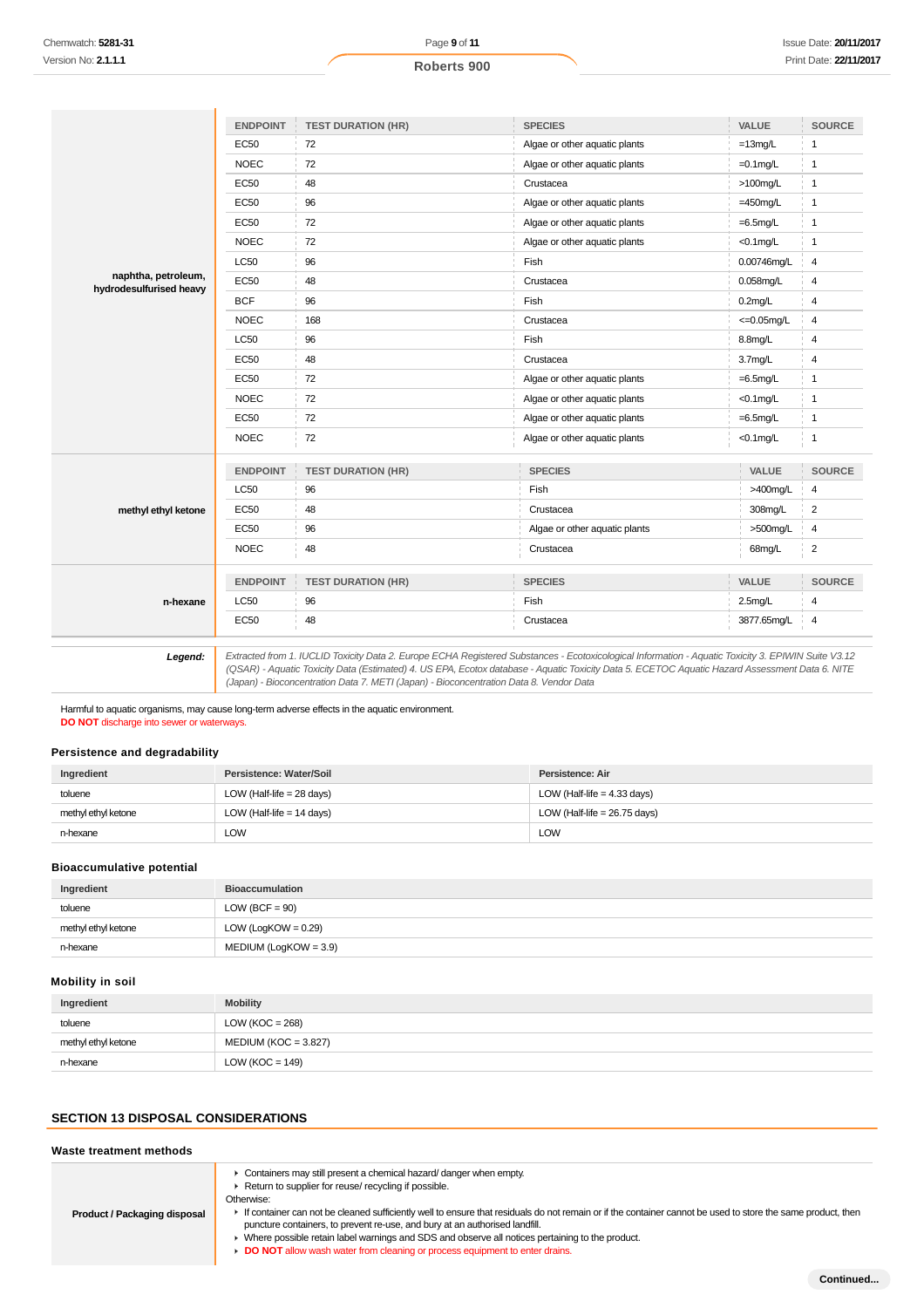- It may be necessary to collect all wash water for treatment before disposal.
- In all cases disposal to sewer may be subject to local laws and regulations and these should be considered first.
	- ▶ Where in doubt contact the responsible authority.
	- Recycle wherever possible.
	- Consult manufacturer for recycling options or consult local or regional waste management authority for disposal if no suitable treatment or disposal facility can be identified.
	- ▶ Dispose of by: burial in a land-fill specifically licensed to accept chemical and / or pharmaceutical wastes or Incineration in a licensed apparatus (after admixture with suitable combustible material).
- ▶ Decontaminate empty containers.

# **SECTION 14 TRANSPORT INFORMATION**

## **Labels Required**

| <b>Marine Pollutant</b>           | <b>NO</b>                                                                                                                          |                              |  |
|-----------------------------------|------------------------------------------------------------------------------------------------------------------------------------|------------------------------|--|
| <b>HAZCHEM</b>                    | •3YE                                                                                                                               |                              |  |
| Land transport (ADG)              |                                                                                                                                    |                              |  |
| <b>UN number</b>                  | 1993                                                                                                                               |                              |  |
| UN proper shipping name           | FLAMMABLE LIQUID, N.O.S. (contains n-hexane, toluene and methyl ethyl ketone)                                                      |                              |  |
| Transport hazard class(es)        | 3<br>Class<br>Not Applicable<br>Subrisk                                                                                            |                              |  |
| Packing group                     | $\mathbf{II}$                                                                                                                      |                              |  |
| <b>Environmental hazard</b>       | Not Applicable                                                                                                                     |                              |  |
| Special precautions for user      | Special provisions<br>274<br>Limited quantity<br>1 <sub>L</sub>                                                                    |                              |  |
| Air transport (ICAO-IATA / DGR)   |                                                                                                                                    |                              |  |
| <b>UN number</b>                  | 1993                                                                                                                               |                              |  |
| UN proper shipping name           | Flammable liquid, n.o.s. * (contains n-hexane, toluene and methyl ethyl ketone)                                                    |                              |  |
| <b>Transport hazard class(es)</b> | $\sqrt{3}$<br><b>ICAO/IATA Class</b><br>Not Applicable<br>ICAO / IATA Subrisk<br><b>ERG Code</b><br>3H                             |                              |  |
| Packing group                     | $\rm H$                                                                                                                            |                              |  |
| <b>Environmental hazard</b>       | Not Applicable                                                                                                                     |                              |  |
| Special precautions for user      | Special provisions<br>Cargo Only Packing Instructions<br>Cargo Only Maximum Qty / Pack<br>Passenger and Cargo Packing Instructions | A <sub>3</sub><br>364<br>60L |  |
|                                   | Passenger and Cargo Maximum Qty / Pack                                                                                             | 353<br>5L                    |  |
|                                   | Passenger and Cargo Limited Quantity Packing Instructions                                                                          | Y341                         |  |

#### **Sea transport (IMDG-Code / GGVSee)**

| <b>UN number</b>             | 1993                                                                 |                                                                               |
|------------------------------|----------------------------------------------------------------------|-------------------------------------------------------------------------------|
| UN proper shipping name      |                                                                      | FLAMMABLE LIQUID, N.O.S. (contains n-hexane, toluene and methyl ethyl ketone) |
| Transport hazard class(es)   | <b>IMDG Class</b><br>3<br><b>IMDG Subrisk</b>                        | Not Applicable                                                                |
| <b>Packing group</b>         | $\mathbf{I}$                                                         |                                                                               |
| <b>Environmental hazard</b>  | Not Applicable                                                       |                                                                               |
| Special precautions for user | <b>EMS Number</b><br>Special provisions<br><b>Limited Quantities</b> | $F-E$ , S-E<br>274<br>1 <sub>L</sub>                                          |

Passenger and Cargo Limited Maximum Qty / Pack 1 L